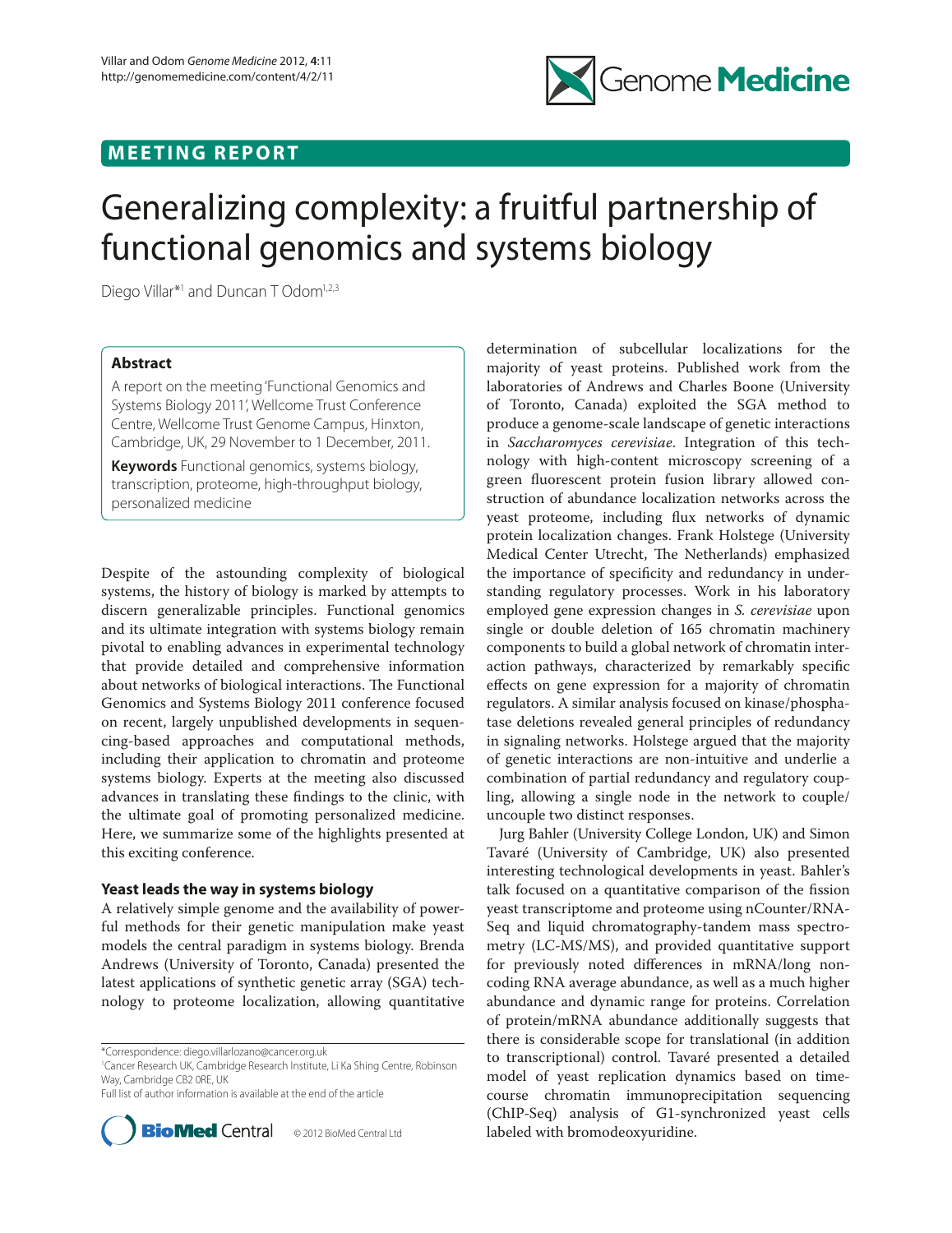## **Functional genomics and systems biology unite in metazoan systems**

In contrast to the more traditional static snapshots of cellular state, several speakers at the conference discussed novel functional genomics approaches to explore and rationalize biological heterogeneity. We and others are exploiting ChIP-Seq and RNA-Seq to understand the evolutionary principles of regulatory divergence across transcription factors (TFs) and non-coding RNAs. Based on modeling of high-throughput RNA interference (RNAi) screening, Chris Bakal (The Institute of Cancer Research, UK) elaborated on a model of morphogenesis as a switch-like, versus continuous, transition between stable morphological states (analogous to molecular conformations). Sarah Teichmann (MRC Laboratory of Molecular Biology, UK) presented detailed analyses of RNA-Seq data in mouse Th2 cells that show a bimodal gene expression distribution of protein-coding genes indicative of putatively non-functional lowly expressed genes and functional highly expressed genes. Mike White (University of Manchester, UK) discussed the related concept of cell-to-cell heterogeneity and its effect in transcriptional responses, revealed through extensive biochemical studies and simulations based on single-cell observations. These findings argue for an important biological role of transcriptional heterogeneity and precise control of oscillatory cellular dynamics, which likely contribute to population robustness by mitigating the effect of temporal fluctuations in paracrine signaling.

A major highlight of the conference was the presentation of insightful works that employed functional genomics to build systems biology models of metazoan transcription, moving beyond the yeast system. Ido Amit (Weizmann Institute of Science, Israel) presented unpublished work on the development and validation of an Indexed high-throughput ChIP-Seq method (iChIP) to study dynamic occupancy of 40 transcription factors during stimulation of mouse dendritic cells with the tolllike receptor agonist lipopolysaccharide, thereby modeling their transcriptional response to pathogens. Among the insights made by this work is a model of a layered transcriptional regulation in three levels: organizers (pioneering TFs), controlling chromatin accessibility, primers (control of basal expression levels) and transducers (dynamic DNA-binders in response to stimuli). Building on published efforts to model enhancer activity from TF occupancy during *Drosophila melanogaster* mesoderm development, Eileen Furlong (European Molecular Biology Laboratory, Germany) presented a method that facilitates cell-type-specific ChIP-Seq based on fluorescence-activated cell sorting of covalently crosslinked transgenic embryos. Integration of information on histone modifications and polymerase II occupancy with a large collection of developmental enhancers of known activity has led to predictive models and uncovered general principles of the relationship between TF occupancy and chromatin marks at dynamically activated enhancers. Phil Arnold (University of Basel, Switzerland) discussed published work within the FANTOM Consortium (http://fantom.gsc.riken.jp/) on modeling of gene expression dynamics during monocyte differentiation as a linear function of predicted transcription factor binding sites (TFBSs). Arnold presented the adaptation of this method to modeling of genome-wide profiles of chromatin marks in terms of predicted TFBSs; this points to candidate regulators for recruitment of specific chromatin modifications (for example, H3K27me3).

A number of talks in the meeting addressed regulatory aspects beyond transcription, suggesting additional scope for regulation. Lars Dolken (Cambridge University, UK) elaborated on the kinetics of RNA processing as inferred from a combination of progressive 4-thiouridine tagging and RNA-Seq. Results have pointed to several classes of splicing kinetics for coding and non-coding RNAs, including remarkably inefficient processing of small nucleolar RNAs. Piero Carninci (RIKEN Yokohama Institute, Japan) presented published and ongoing work from the FANTOM Consortium that extensively exploits Deep cap analysis of gene expression (DeepCAGE) technology for transcriptome analysis. Time-course analysis of a panel of a hundred primary cells revealed submodalities of promoter architecture associated with tissue-specific transcription (enrichment of TATA promoters) versus ubiquitous expression (mostly CpG promoters). Carninci's results also explored dynamic and spatial expression of repeat elements, pointing to preferential retrotransposon (LINE and SINE repeats) expression in nuclear fractions and a role for SINEs in regulation of protein synthesis.

## **Moving towards personalized medicine**

About a third of the talks in the conference discussed recent applications of functional genomics to various pathological settings, including complementary approaches to genome-wide association studies, such as employing gene and protein networks for identification of candidate disease genes (Thomas Schlitt, King's College London, UK) and the use of functional interaction networks for drug target identification (Nicola Mulder, University of Cape Town, South Africa). Keith Baggerly (MD Anderson Cancer Center, USA) stressed the scientific and ethical importance of reproducibility and rigorously controlled bioinformatics in high-throughput biology, even more so for research that may eventually lead to clinical trials. Of particular originality and scientific implication was Michael Snyder's (Stanford University, USA) presentation on his own personal profile followed over a 21 month period using an integrated 'omics approach; his profile